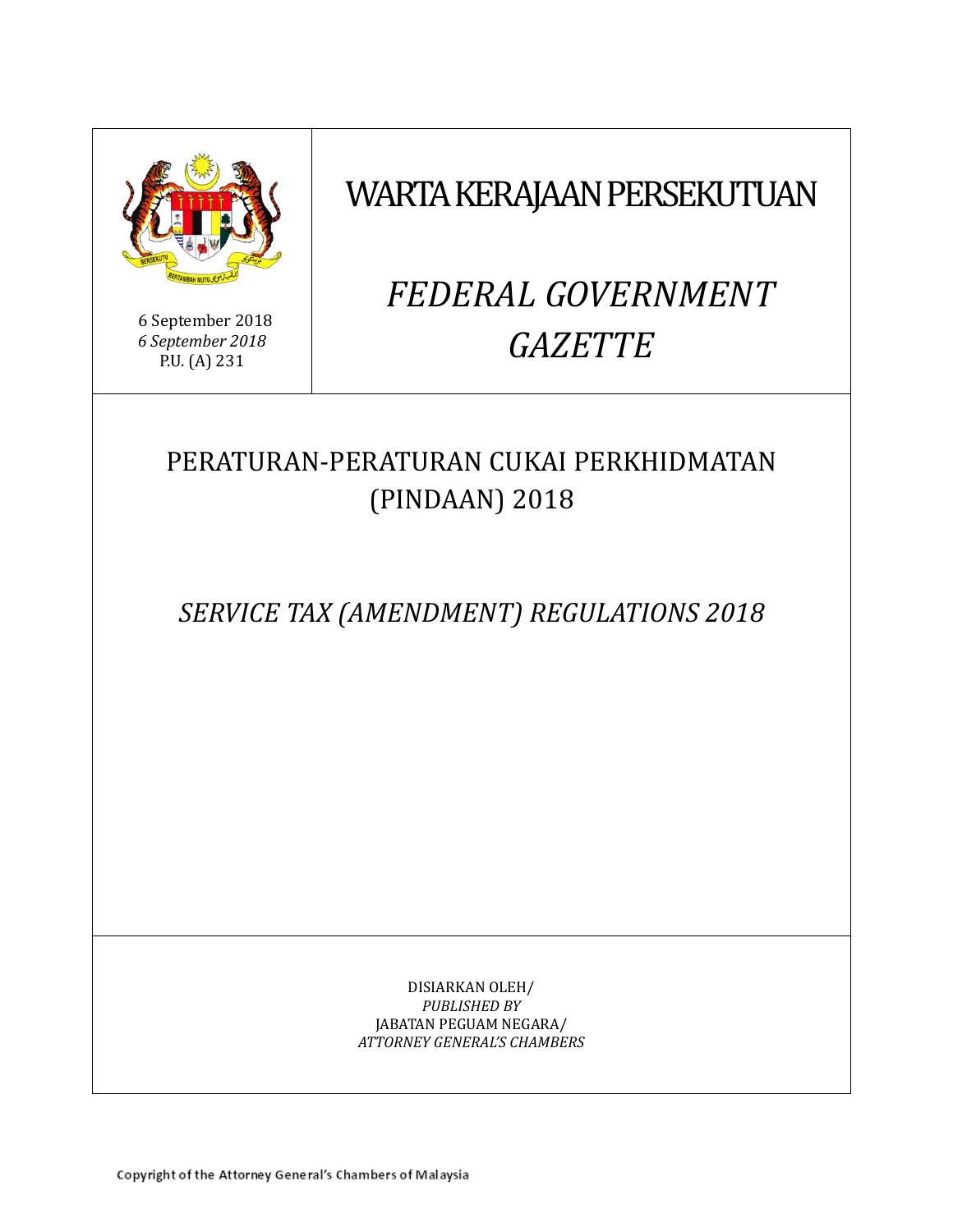### AKTA CUKAI PERKHIDMATAN 2018

## PERATURAN-PERATURAN CUKAI PERKHIDMATAN (PINDAAN) 2018

PADA menjalankan kuasa yang diberikan oleh seksyen 91 Akta Cukai Perkhidmatan 2018 [*Akta* 807], Menteri membuat peraturan-peraturan yang berikut:

### **Nama dan permulaan kuat kuasa**

1. (1) Peraturan-peraturan ini bolehlah dinamakan **Peraturan-Peraturan Cukai Perkhidmatan (Pindaan) 2018**.

(2) Peraturan-Peraturan ini mula berkuat kuasa pada 6 September 2018.

# **Pindaan Jadual Pertama**

2. Peraturan-Peraturan Cukai Perkhidmatan 2018 [*P.U. (A) 214/2018*] dipinda dalam Jadual Pertama, dalam Kumpulan I, berhubung dengan butiran 9, dalam ruang (2), dengan memasukkan selepas perkataan "pengguna domestik" perkataan "selain pengguna domestik dalam kawasan ditetapkan".

Dibuat 6 September 2018 [Perb. R.0.3865/356/7 JLD. 2(SK); PN(PU2)752]

> LIM GUAN ENG *Menteri Kewangan*